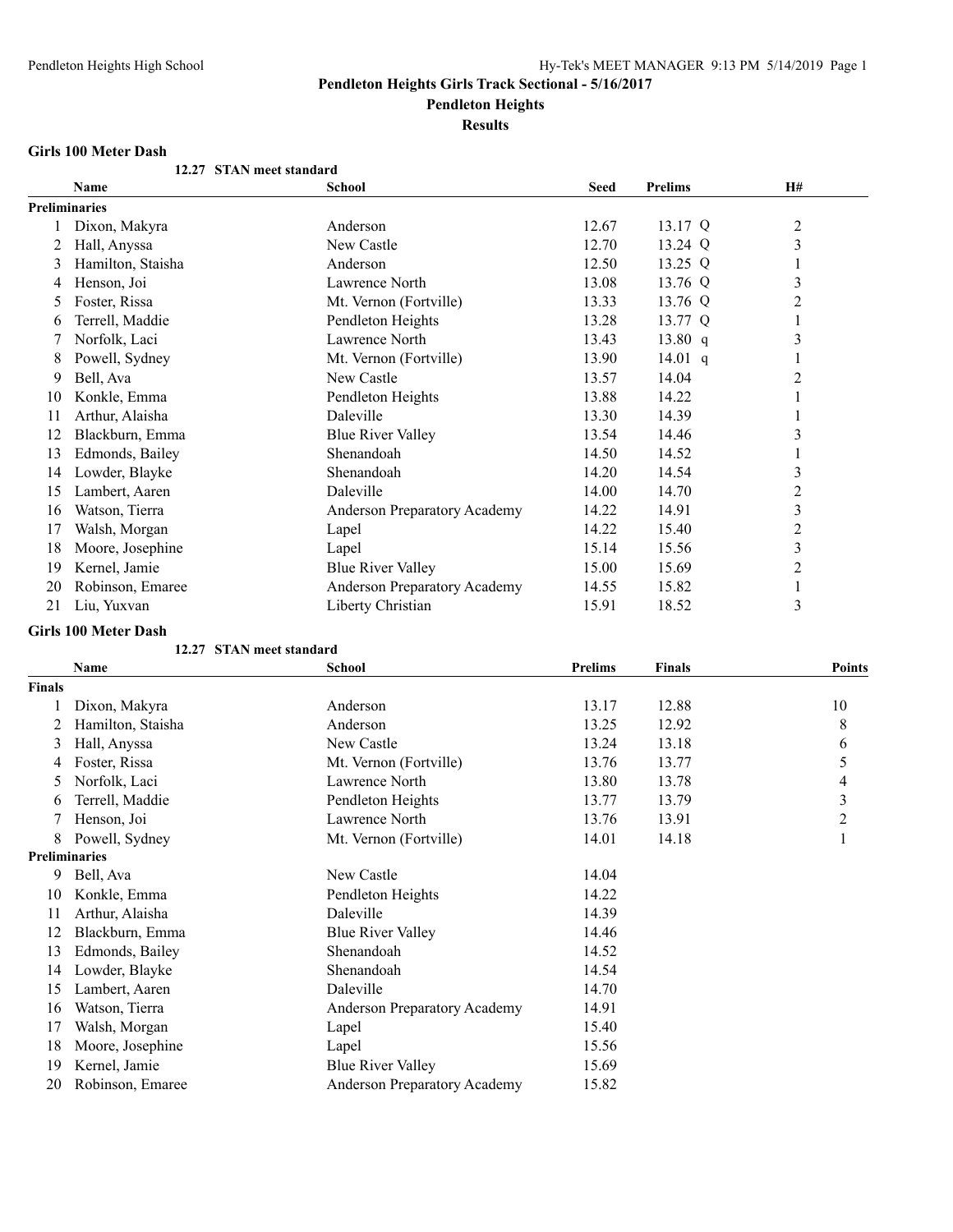# **Pendleton Heights**

**Results**

# **Preliminaries ... (Girls 100 Meter Dash)**

|    | <b>Name</b>                 | <b>School</b>                       | <b>Prelims</b> | <b>Finals</b>  | <b>Points</b>           |
|----|-----------------------------|-------------------------------------|----------------|----------------|-------------------------|
| 21 | Liu, Yuxvan                 | Liberty Christian                   | 18.52          |                |                         |
|    | <b>Girls 200 Meter Dash</b> |                                     |                |                |                         |
|    | 25.17 STAN meet standard    |                                     |                |                |                         |
|    | <b>Name</b>                 | <b>School</b>                       | <b>Seed</b>    | <b>Prelims</b> | <b>H#</b>               |
|    | <b>Preliminaries</b>        |                                     |                |                |                         |
|    | Howard, Zaharia             | Anderson                            | 25.48          | 26.68 Q        | 1                       |
| 2  | Dixon, Makyra               | Anderson                            | 26.73          | 27.39 Q        | $\overline{c}$          |
| 3  | Henson, Joi                 | Lawrence North                      | 26.61          | 27.71 Q        | 3                       |
| 4  | Barnum, Megan               | Lawrence North                      | 27.04          | 27.75 Q        | $\mathbf{1}$            |
| 5  | Bidwell, Eliza              | Mt. Vernon (Fortville)              | 27.78          | 28.35 Q        | $\overline{c}$          |
| 6  | Keeler, Emily               | Mt. Vernon (Fortville)              | 27.80          | 28.91 Q        | 3                       |
|    | Garrity, Makinze            | Knightstown                         | 28.90          | $28.45$ q      | $\overline{c}$          |
| 8  | Bell, Ava                   | New Castle                          | 28.71          | $29.21$ q      | 1                       |
| 9  | Terrell, Maddie             | Pendleton Heights                   | 27.22          | 29.88          | $\mathbf{1}$            |
| 10 | Konkle, Emma                | Pendleton Heights                   | 27.86          | 30.01          | 3                       |
| 11 | Arthur, Alaisha             | Daleville                           | 29.30          | 30.20          | 1                       |
| 12 | Freer, Zoe                  | Lapel                               | 26.02          | 30.39          | $\overline{c}$          |
| 13 | Spaulding, Alyson           | Eastern Hancock                     | 29.13          | 30.44          | $\overline{\mathbf{3}}$ |
| 14 | Blackburn, Emma             | <b>Blue River Valley</b>            | 29.24          | 30.93          | $\overline{c}$          |
| 15 | Edmonds, Bailey             | Shenandoah                          | 29.50          | 30.95          | 1                       |
| 16 | Lowder, Blayke              | Shenandoah                          | 29.20          | 30.98          | 3                       |
| 17 | Lambert, Aaren              | Daleville                           | 30.30          | 31.02          | 3                       |
| 18 | King, Kennedy               | <b>Anderson Preparatory Academy</b> | 29.66          | 31.09          | $\overline{c}$          |
| 19 | Heera, Ambreet              | New Castle                          | 30.00          | 31.75          | 3                       |
| 20 | Walsh, Morgan               | Lapel                               | 32.50          | 31.86          | 1                       |
| 21 | Robinson, Emaree            | Anderson Preparatory Academy        | 30.33          | 32.31          | $\mathbf{1}$            |
| 22 | Flynn, Jordan               | <b>Blue River Valley</b>            | 34.24          | 34.48          | 3                       |
| 23 | Liu, Yuxvan                 | Liberty Christian                   | 32.01          | 40.99          | $\overline{c}$          |
|    | <b>Girls 200 Meter Dash</b> |                                     |                |                |                         |

### **25.17 STAN meet standard**

|               | <b>Name</b>          | <b>School</b>            | <b>Prelims</b> | <b>Finals</b> | <b>Points</b> |
|---------------|----------------------|--------------------------|----------------|---------------|---------------|
| <b>Finals</b> |                      |                          |                |               |               |
|               | Howard, Zaharia      | Anderson                 | 26.68          | 26.40         | 10            |
| 2             | Dixon, Makyra        | Anderson                 | 27.39          | 27.54         | 8             |
| 3             | Henson, Joi          | Lawrence North           | 27.71          | 27.66         | 6             |
| 4             | Barnum, Megan        | Lawrence North           | 27.75          | 27.80         | 5             |
| 5.            | Bidwell, Eliza       | Mt. Vernon (Fortville)   | 28.35          | 28.72         | 4             |
| 6             | Garrity, Makinze     | Knightstown              | 28.45          | 29.38         | 3             |
|               | Keeler, Emily        | Mt. Vernon (Fortville)   | 28.91          | 29.41         | 2             |
| 8             | Bell, Ava            | New Castle               | 29.21          | 29.80         |               |
|               | <b>Preliminaries</b> |                          |                |               |               |
| 9             | Terrell, Maddie      | Pendleton Heights        | 29.88          |               |               |
| 10            | Konkle, Emma         | Pendleton Heights        | 30.01          |               |               |
| 11            | Arthur, Alaisha      | Daleville                | 30.20          |               |               |
| 12            | Freer, Zoe           | Lapel                    | 30.39          |               |               |
| 13            | Spaulding, Alyson    | Eastern Hancock          | 30.44          |               |               |
| 14            | Blackburn, Emma      | <b>Blue River Valley</b> | 30.93          |               |               |
| 15            | Edmonds, Bailey      | Shenandoah               | 30.95          |               |               |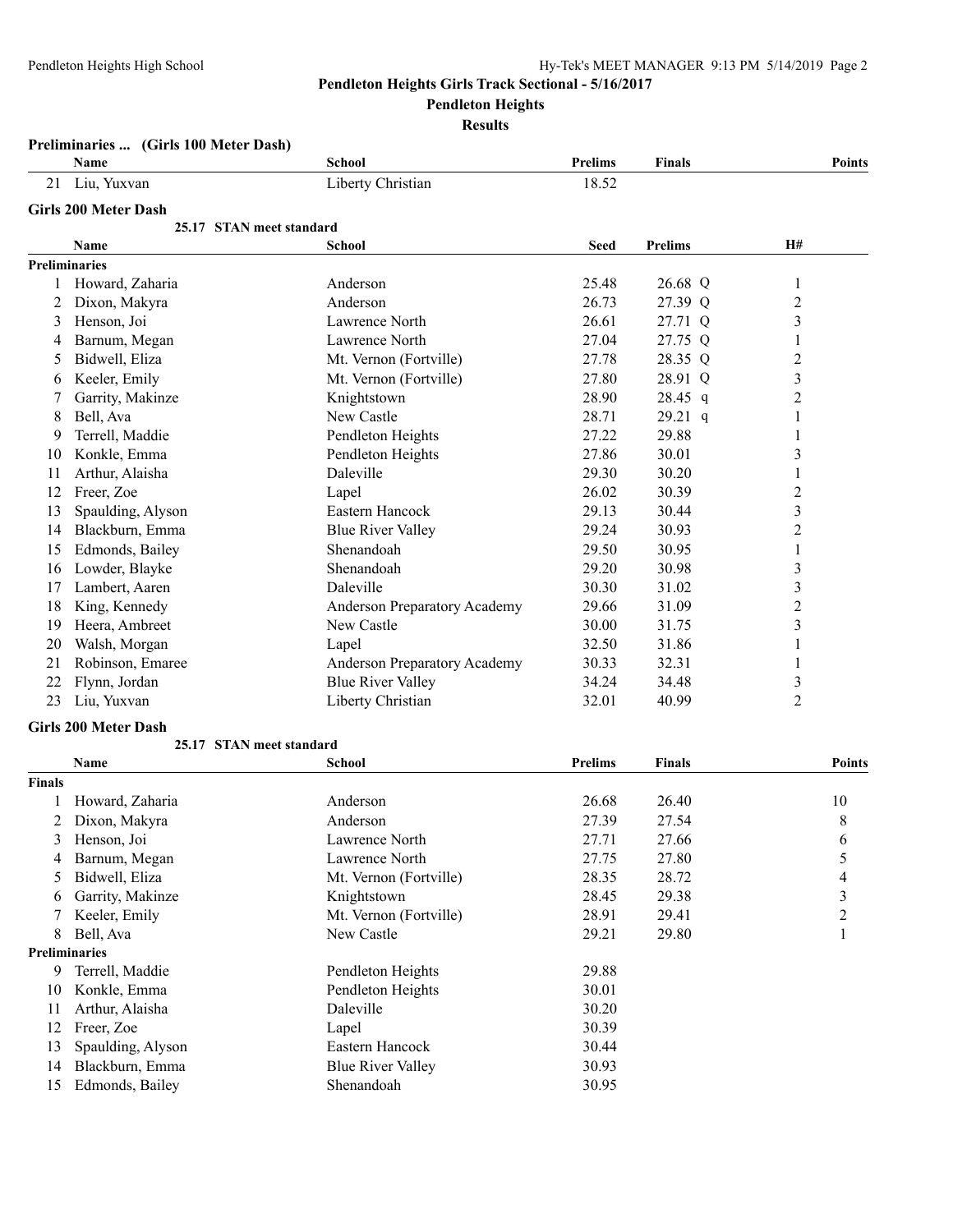#### **Pendleton Heights**

#### **Results**

#### **Preliminaries ... (Girls 200 Meter Dash)**

|    | <b>Name</b>         | School                              | <b>Prelims</b> | <b>Finals</b> | Points |
|----|---------------------|-------------------------------------|----------------|---------------|--------|
|    | 16 Lowder, Blayke   | Shenandoah                          | 30.98          |               |        |
| 17 | Lambert, Aaren      | Daleville                           | 31.02          |               |        |
|    | 18 King, Kennedy    | <b>Anderson Preparatory Academy</b> | 31.09          |               |        |
|    | 19 Heera, Ambreet   | New Castle                          | 31.75          |               |        |
| 20 | Walsh, Morgan       | Lapel                               | 31.86          |               |        |
|    | 21 Robinson, Emaree | Anderson Preparatory Academy        | 32.31          |               |        |
|    | 22 Flynn, Jordan    | <b>Blue River Valley</b>            | 34.48          |               |        |
|    | 23 Liu, Yuxvan      | Liberty Christian                   | 40.99          |               |        |
|    |                     |                                     |                |               |        |

#### **Girls 400 Meter Dash**

# **57.38 STAN meet standard Name School Seed Finals H# Points Finals** 1 Barlow, Kennedy Lawrence North 1:00.94 59.43 3 10 2 Eason, Kamryn Mt. Vernon (Fortville) 1:00.17 1:01.66 3 8 3 Ludington, Carol Lawrence North 1:02.69 1:02.03 3 6 4 Smith, Grace 2 5 New Castle 1:04.39 1:05.03 2 5 5 Arnold, Abby Knightstown 1:03.75 1:05.36 3 4 6 Pippin, Bailey **Pendleton Heights** 1:03.67 1:05.45 3 3 7 Lloyd, Kylea **Pendleton Heights** 1:03.72 1:05.59 3 2 8 Taylor, Essence Anderson Preparatory Academy 1:07.11 1:06.80 2 1 9 Foster, Rissa Mt. Vernon (Fortville) 1:04.36 1:07.84 2 10 Freer, Zoe **Lapel** Lapel 1:07.40 1:07.85 2 11 Madden, Ally Blue River Valley 1:06.05 1:08.28 2 12 Garrity, Makinze **Knightstown** 1:06.50 1:08.53 2 13 Shepherd, Holly Shenandoah 1:11.00 1:09.36 1 14 McGowan, Macayla New Castle 1:11.61 1:10.92 1 15 Howard, Zaharia Anderson 1:01.91 1:11.70 3 16 Voth, Emma Shenandoah 1:10.00 1:12.32 1 17 Howard, Hope **Anderson Anderson** 1:13.00 1:12.82 1 18 Knight, Lexi Eastern Hancock 1:13.90 1:12.88 1 19 Kernel, Jamie 1:15.14 1:15.84 1 Blue River Valley 1:15.14 1:15.84 1 **Girls 800 Meter Run**

#### **2:16.24 STAN meet standard**

|               | Name              | <b>School</b>                | <b>Seed</b> | <b>Finals</b> | <b>H#</b>      | <b>Points</b>  |
|---------------|-------------------|------------------------------|-------------|---------------|----------------|----------------|
| <b>Finals</b> |                   |                              |             |               |                |                |
|               | Dean, Grace       | Lawrence North               | 2:23.92     | 2:21.95       | $\overline{2}$ | 10             |
|               | Greer, Sarah      | Lawrence North               | 2:21.29     | 2:22.41       | $\overline{2}$ | 8              |
| 3             | Rich, Paige       | Lapel                        | 2:32.36     | 2:28.21       | $\overline{2}$ | 6              |
| 4             | Cox, Bailey       | New Castle                   | 2:31.00     | 2:31.54       | $\overline{2}$ | 5              |
|               | McKee, Madison    | Pendleton Heights            | 2:32.00     | 2:38.67       | $\overline{2}$ | 4              |
| 6             | Pautler, Heather  | Daleville                    | 2:35.00     | 2:39.26       | $\overline{2}$ | 3              |
|               | Tharp, Morgan     | Mt. Vernon (Fortville)       | 2:30.81     | 2:39.66       | $\overline{2}$ | $\overline{2}$ |
| 8             | Carrell, Lydia    | Mt. Vernon (Fortville)       | 2:36.42     | 2:40.78       | $\overline{2}$ |                |
| 9             | Gillispie, Tyra   | Anderson Preparatory Academy | 2:35.00     | 2:45.16       | $\overline{2}$ |                |
| 10            | Whitinger, Alexis | <b>Blue River Valley</b>     | 2:53.00     | 2:47.56       |                |                |
| 11            | White, Jenna      | Eastern Hancock              | 2:48.50     | 2:49.52       |                |                |
| 12            | Loller, Lucy      | Lapel                        | 2:48.64     | 2:52.44       |                |                |
| 13            | Busby, Delaney    | Pendleton Heights            | 2:44.00     | 2:52.79       |                |                |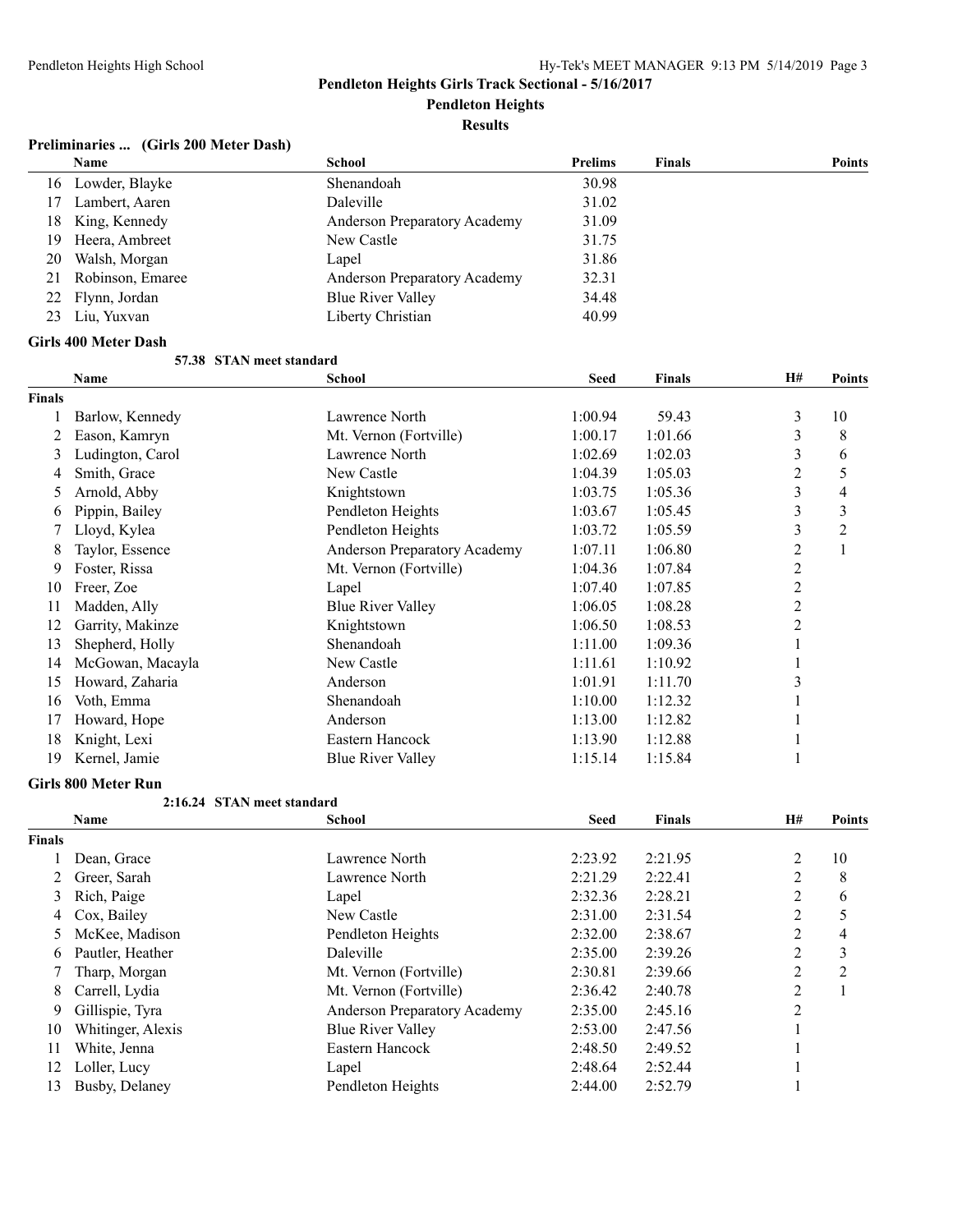**Pendleton Heights**

### **Results**

# **Finals ... (Girls 800 Meter Run)**

|     | <b>Name</b>         | School                       | <b>Seed</b> | <b>Finals</b> | <b>H#</b> | <b>Points</b> |
|-----|---------------------|------------------------------|-------------|---------------|-----------|---------------|
| 14  | Effing, Lainey      | Eastern Hancock              | 2:42.10     | 2:52.88       |           |               |
| 15  | Hernandez, Melisa   | Anderson                     | 2:47.00     | 2:54.05       |           |               |
| 16  | Vaughn, Kaylie      | Anderson                     | 2:37.00     | 2:54.23       |           |               |
| 17  | Jenkins, Madi       | Shenandoah                   | 2:40.00     | 2:56.41       | 2         |               |
| 18  | Isome, Emi          | Daleville                    | 2:50.00     | 3:02.63       |           |               |
| 19  | Lawson, Emma        | New Castle                   | 3:04.72     | 3:19.20       |           |               |
| 20  | Smith, Kaitlyn      | Liberty Christian            | 3:45.00     | 3:24.19       |           |               |
| 21  | Ooten, Ashley       | <b>Blue River Valley</b>     | 3:13.00     | 3:27.52       |           |               |
| 22. | Simmet, Katie       | Anderson Preparatory Academy | 3:20.00     | 3:43.33       |           |               |
|     | Armstrong, Mercedes | Shenandoah                   | 2:48.00     | NT            |           |               |

### **Girls 1600 Meter Run**

**5:02.82 STAN meet standard**

|        | Name                    | <b>School</b>                | <b>Seed</b> | <b>Finals</b> | <b>Points</b> |
|--------|-------------------------|------------------------------|-------------|---------------|---------------|
| Finals |                         |                              |             |               |               |
|        | Cox, Bailey             | New Castle                   | 5:29.92     | 5:30.62       | 10            |
| 2      | Burgin, Katie           | Lawrence North               | 5:38.58     | 5:30.64       | 8             |
| 3      | Ricker, Laney           | Pendleton Heights            | 5:40.00     | 5:37.25       | 6             |
| 4      | Grider, Gabby           | Lawrence North               | 5:39.67     | 5:46.06       | 5             |
| 5      | Moore, Elizabeth        | Knightstown                  | 5:55.00     | 5:50.32       | 4             |
| 6      | Dudley, Catherine       | Pendleton Heights            | 5:45.00     | 5:57.54       | 3             |
|        | Whitinger, Alexis       | <b>Blue River Valley</b>     | 6:10.00     | 6:09.60       | 2             |
| 8      | Pilkington, Rachel      | Mt. Vernon (Fortville)       | 6:12.53     | 6:09.97       |               |
| 9      | Effing, Lainey          | Eastern Hancock              | 6:11.50     | 6:12.05       |               |
| 10     | Smith, Lauren           | Lapel                        | 6:21.31     | 6:14.27       |               |
| 11     | Isome, Emi              | Daleville                    | 6:12.00     | 6:31.11       |               |
| 12     | King, Madison           | Mt. Vernon (Fortville)       | 6:19.55     | 6:38.00       |               |
| 13     | Mullins, Jada           | Anderson                     | 6:36.87     | 6:38.20       |               |
| 14     | Lewis, Grace            | New Castle                   | 6:38.95     | 6:39.89       |               |
| 15     | Edwards, Hope           | Shenandoah                   | 6:57.00     | 6:45.20       |               |
| 16     | Buskirk, Abby           | Shenandoah                   | 6:55.00     | 6:46.76       |               |
| 17     | Polston, Malory         | <b>Blue River Valley</b>     | 7:13.00     | 6:57.05       |               |
| 18     | Smith, Isabella         | Liberty Christian            | 7:05.00     | 6:59.94       |               |
| 19     | Ramirez, Esmeralda      | Anderson Preparatory Academy | 6:58.00     | 7:00.27       |               |
| 20     | Smith, Kaitlyn          | Liberty Christian            | 6:50.00     | 7:29.58       |               |
| 21     | Salazar Garcia, Ivaneri | Anderson                     | 7:10.00     | 7:33.89       |               |

#### **Girls 3200 Meter Run**

| 10:51.56 STAN meet standard |
|-----------------------------|
|                             |

|               | Name               | <b>School</b>          | <b>Seed</b> | Finals   | <b>Points</b> |
|---------------|--------------------|------------------------|-------------|----------|---------------|
| <b>Finals</b> |                    |                        |             |          |               |
|               | Jones, Katie       | Pendleton Heights      | 12:20.00    | 12:08.90 | 10            |
|               | 2 Hays, Riley      | Pendleton Heights      | 12:20.00    | 12:15.60 | 8             |
|               | 3 Hudson, Isabelle | Lawrence North         | 12:18.97    | 12:28.20 | 6             |
|               | 4 Burgin, Katie    | Lawrence North         | 13:04.10    | 12:41.15 |               |
|               | 5 Loller, Noelle   | Lapel                  | 12:46.09    | 12:49.71 | 4             |
| 6             | Hartman, Rilee     | Mt. Vernon (Fortville) | 12:35.75    | 12:54.26 |               |
|               | Fitch, Stormie     | Shenandoah             | 13:16.00    | 13:32.93 |               |
| 8.            | Parham, Esther     | Mt. Vernon (Fortville) | 13:03.45    | 13:44.93 |               |
|               | Willis, Ashton     | Eastern Hancock        | 14:21.00    | 14:09.71 |               |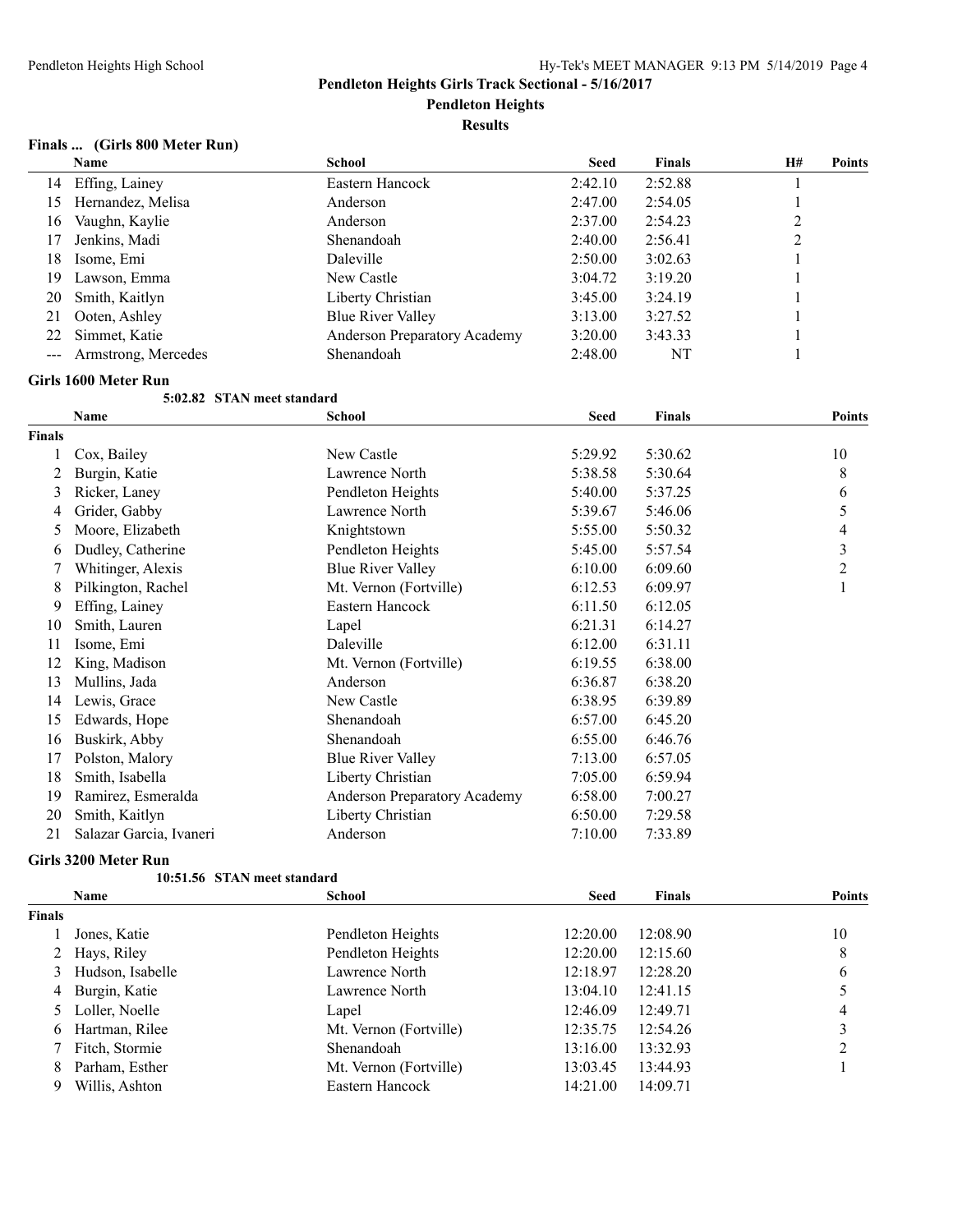**Pendleton Heights**

#### **Results**

# **Finals ... (Girls 3200 Meter Run)**

|               | Name                             | <b>School</b>                | <b>Seed</b>    | <b>Finals</b>  | Points                   |
|---------------|----------------------------------|------------------------------|----------------|----------------|--------------------------|
| 10            | Pritchett, Brooke                | Daleville                    | 14:00.00       | 14:19.82       |                          |
| 11            | Belden, Makayla                  | Shenandoah                   | 13:57.00       | 14:40.03       |                          |
| 12            | Manning, Elizabeth               | Lapel                        | 14:52.46       | 15:15.86       |                          |
| 13            | Smith, Isabella                  | Liberty Christian            | 15:12.00       | 15:20.75       |                          |
| 14            | Polston, Malory                  | <b>Blue River Valley</b>     | 15:50.00       | 15:34.40       |                          |
| 15            | Lewis, Grace                     | New Castle                   | 16:52.00       | 15:40.92       |                          |
| 16            | Lazzell, Cheyanne                | New Castle                   | 16:18.69       | 15:40.98       |                          |
| 17            | Ayala, Adriana                   | Anderson                     | 15:44.00       | 15:58.41       |                          |
| 18            | Bowen, Hannah                    | Anderson                     | 17:06.00       | 16:50.85       |                          |
|               |                                  |                              |                |                |                          |
|               | <b>Girls 100 Meter Hurdles</b>   |                              |                |                |                          |
|               | 15.00 STAN meet standard<br>Name |                              |                |                | <b>H#</b>                |
|               |                                  | School                       | <b>Seed</b>    | <b>Prelims</b> |                          |
|               | <b>Preliminaries</b>             |                              |                |                |                          |
| 1             | Sakeuh, Patience                 | Pendleton Heights            | 14.60          | 15.61 Q        | $\mathbf{1}$             |
| 2             | Witham, Joslynn                  | <b>Blue River Valley</b>     | 17.05          | 17.34 Q        | $\mathfrak{Z}$           |
| 3             | Stanfield, Raelynn               | Mt. Vernon (Fortville)       | 17.34          | 17.68 Q        | $\overline{c}$           |
| 4             | Moore, Emma                      | Knightstown                  | 16.95          | 17.64 Q        | $\overline{\mathbf{3}}$  |
| 5             | Hoeppner, Vivian                 | Mt. Vernon (Fortville)       | 16.67          | 17.87 Q        | $\overline{2}$           |
| 6             | Cade, Chaniya                    | Lawrence North               | 18.03          | 18.60 Q        | $\mathbf{1}$             |
|               | Guresbeck, lexi                  | Shenandoah                   | 18.30          | $18.48$ q      | $\mathfrak{Z}$           |
| 8             | Retherford, Megan                | Eastern Hancock              | 18.38          | $18.54$ q      | 3                        |
| 9             | Lindsay, Annie                   | Eastern Hancock              | 19.05          | 18.67          | 1                        |
| 10            | Thurman, Emma                    | New Castle                   | 17.92          | 18.70          | 1                        |
| 11            | Turner, Malaya                   | Lawrence North               | 18.69          | 19.37          | 1                        |
| 12            | Stewart, Jenna                   | Shenandoah                   | 18.50          | 19.72          | 2                        |
| 13            | Coleman-Cotton, Taylor           | Anderson Preparatory Academy | 19.72          | 19.86          | $\overline{2}$           |
| 14            | Petty, Paige                     | Daleville                    | 20.35          | 21.00          | $\mathfrak{Z}$           |
| 15            | Stephens, Anya'Sane              | Anderson                     | 20.15          | 21.09          | $\mathfrak{Z}$           |
| 16            | Prewett, Montannah               | Anderson Preparatory Academy | 20.97          | 21.64          | $\overline{2}$           |
|               | <b>Girls 100 Meter Hurdles</b>   |                              |                |                |                          |
|               | 15.00 STAN meet standard         |                              |                |                |                          |
|               | Name                             | School                       | <b>Prelims</b> | <b>Finals</b>  | <b>Points</b>            |
| <b>Finals</b> |                                  |                              |                |                |                          |
|               | Sakeuh, Patience                 | Pendleton Heights            | 15.61          | 15.49          | 10                       |
| 2             | Hoeppner, Vivian                 | Mt. Vernon (Fortville)       | 17.87          | 17.09          | 8                        |
| 3             | Witham, Joslynn                  | <b>Blue River Valley</b>     | 17.34          | 17.14          | 6                        |
| 4             | Moore, Emma                      | Knightstown                  | 17.64          | 17.26          | 5                        |
| 5             | Stanfield, Raelynn               | Mt. Vernon (Fortville)       | 17.68          | 17.59          | $\overline{\mathcal{L}}$ |
| 6             | Cade, Chaniya                    | Lawrence North               | 18.60          | 18.24          | 3                        |
| 7             | Guresbeck, lexi                  | Shenandoah                   | 18.48          | 18.54          | $\overline{2}$           |
| 8             | Retherford, Megan                | Eastern Hancock              | 18.54          | 18.57          | 1                        |
|               | <b>Preliminaries</b>             |                              |                |                |                          |
| 9             | Lindsay, Annie                   | Eastern Hancock              | 18.67          |                |                          |
| 10            | Thurman, Emma                    | New Castle                   | 18.70          |                |                          |
| 11            | Turner, Malaya                   | Lawrence North               | 19.37          |                |                          |
| 12            | Stewart, Jenna                   | Shenandoah                   | 19.72          |                |                          |
| 13            | Coleman-Cotton, Taylor           | Anderson Preparatory Academy | 19.86          |                |                          |
|               | 14 Petty, Paige                  | Daleville                    | 21.00          |                |                          |
|               |                                  |                              |                |                |                          |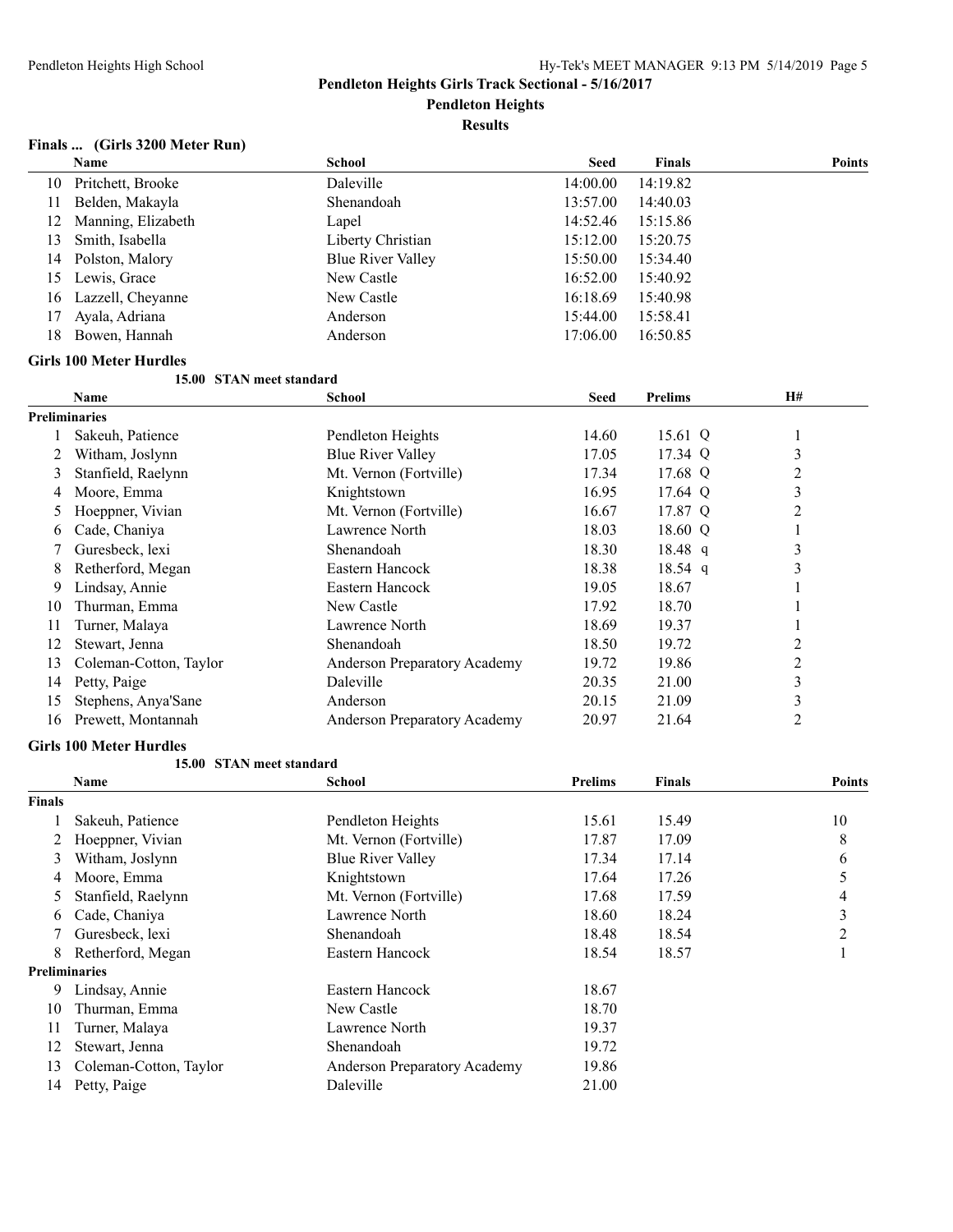# **Pendleton Heights**

# **Results**

### **Preliminaries ... (Girls 100 Meter Hurdles)**

| Name                   | School                       | Prelims | <b>Finals</b> | <b>Points</b> |
|------------------------|------------------------------|---------|---------------|---------------|
| 15 Stephens, Anya'Sane | Anderson                     | 21.09   |               |               |
| 16 Prewett, Montannah  | Anderson Preparatory Academy | 21.64   |               |               |

# **Girls 300 Meter Hurdles**

**45.32 STAN meet standard**

|        | Name                   | <b>School</b>                       | <b>Seed</b> | <b>Finals</b> | <b>H#</b>      | <b>Points</b>  |
|--------|------------------------|-------------------------------------|-------------|---------------|----------------|----------------|
| Finals |                        |                                     |             |               |                |                |
|        | Sakeuh, Patience       | Pendleton Heights                   | 44.95       | 48.64         | 3              | 10             |
|        | Fleming, Kelayjha      | Anderson                            | 50.59       | 50.11         | 3              | 8              |
| 3      | Alred, Inaya           | Lawrence North                      | 50.57       | 50.42         | 3              | 6              |
| 4      | Moore, Emma            | Knightstown                         | 50.25       | 51.38         | 3              | 5              |
| 5      | Cade, Chaniya          | Lawrence North                      | 50.83       | 52.82         | 3              | 4              |
| 6      | Cross, Mallory         | <b>Blue River Valley</b>            | 51.03       | 53.43         | 3              | 3              |
|        | Witham, Joslynn        | <b>Blue River Valley</b>            | 53.28       | 53.44         | 2              | $\overline{c}$ |
| 8      | Hoeppner, Vivian       | Mt. Vernon (Fortville)              | 50.74       | 54.18         | 3              |                |
| 9      | Coleman-Cotton, Taylor | <b>Anderson Preparatory Academy</b> | 55.63       | 54.46         | $\overline{c}$ |                |
| 10     | Lindsay, Annie         | Eastern Hancock                     | 55.88       | 54.57         | 2              |                |
| 11     | Linstrum, Mikala       | Eastern Hancock                     | 54.13       | 54.85         | 2              |                |
| 12     | Stanfield, Raelynn     | Mt. Vernon (Fortville)              | 53.23       | 54.91         | 3              |                |
| 13     | Thurman, Emma          | New Castle                          | 53.46       | 55.19         | 2              |                |
| 14     | Guresbeck, lexi        | Shenandoah                          | 57.00       | 57.57         | 2              |                |
| 15     | Prewett, Montannah     | Anderson Preparatory Academy        | 1:01.00     | 57.74         |                |                |
| 16     | Stewart, Jenna         | Shenandoah                          | 57.80       | 58.60         |                |                |
| 17     | Stephens, Anya'Sane    | Anderson                            | 57.70       | 1:00.81       | 2              |                |

**Girls 4x100 Meter Relay**

**48.77 STAN meet standard**

|               | <b>Team</b>            | <b>Relay</b>           | <b>Seed</b>          | <b>Finals</b>         | <b>H#</b>      | Points         |
|---------------|------------------------|------------------------|----------------------|-----------------------|----------------|----------------|
| <b>Finals</b> |                        |                        |                      |                       |                |                |
|               | Anderson               | A                      | 50.03                | 50.36                 | 2              | 10             |
|               | 1) Howard, Zaharia     | 2) Hamilton, Staisha   | 3) King, Desiree     | 4) Dixon, Makyra      |                |                |
|               | 5) Williams, Alonna    | 6) Stephens, Anya'Sane |                      |                       |                |                |
| 2             | Pendleton Heights      | A                      | 52.68                | 51.69                 | $\overline{2}$ | 8              |
|               | 1) Sakeuh, Patience    | 2) Terrell, Maddie     | 3) Konkle, Emma      | 4) Lloyd, Kylea       |                |                |
|               | 5) Jones, Layla        | 6) Selg, Alexis        | 7) Clevenger, Kylie  |                       |                |                |
| 3             | Lawrence North         | A                      | 52.06                | 51.90                 | $\overline{2}$ | 6              |
|               | 1) Webster, Jada       | 2) Norfolk, Laci       | 3) Young, Kristian   | 4) Henson, Joi        |                |                |
|               | 5) Barlow, Kennedy     | 6) Dabney, Khamari     | 7) Barnum, Megan     | 8) Turner, Malaya     |                |                |
| 4             | Mt. Vernon (Fortville) | A                      | 53.26                | 53.08                 | 2              | 5              |
|               | 1) Hoeppner, Vivian    | 2) Bidwell, Eliza      | 3) Keeler, Emily     | 4) Powell, Sydney     |                |                |
|               | 5) Thomas, Gracesyn    | 6) Kille, Morgan       | 7) Luke, Kayla       | 8) Stanfield, Raelynn |                |                |
| 5             | Eastern Hancock        | A                      | 53.56                | 53.15                 | $\overline{2}$ | $\overline{4}$ |
|               | 1) Spaulding, Alyson   | 2) Janes, Sydney       | 3) O'Neal, Chloe     | 4) Lewman, Lexi       |                |                |
|               | 5) Lindsay, Annie      | 6) Smith, Jenna        | 7) Retherford, Megan | 8) Fancher, Kayla     |                |                |
| 6             | Knightstown            | A                      | 54.10                | 53.81                 | $\overline{2}$ | 3              |
|               | 1) Arnold, Abby        | 2) Cupp, Molly         | 3) Moore, Emma       | 4) Garrity, Makinze   |                |                |
|               | 5) Witham, Rena'       | 6) Happe, Jasmine      | 7) Hastings, Grace   | 8) Tully, Jaime       |                |                |
|               | Shenandoah             | A                      | 54.90                | 55.80                 | 2              | 2              |
|               | 1) Edmonds, Bailey     | 2) Guresbeck, lexi     | 3) Perry, Kathryn    | 4) Lowder, Blayke     |                |                |
|               | 5) Hill, Erika         | 6) Shepherd, Holly     |                      |                       |                |                |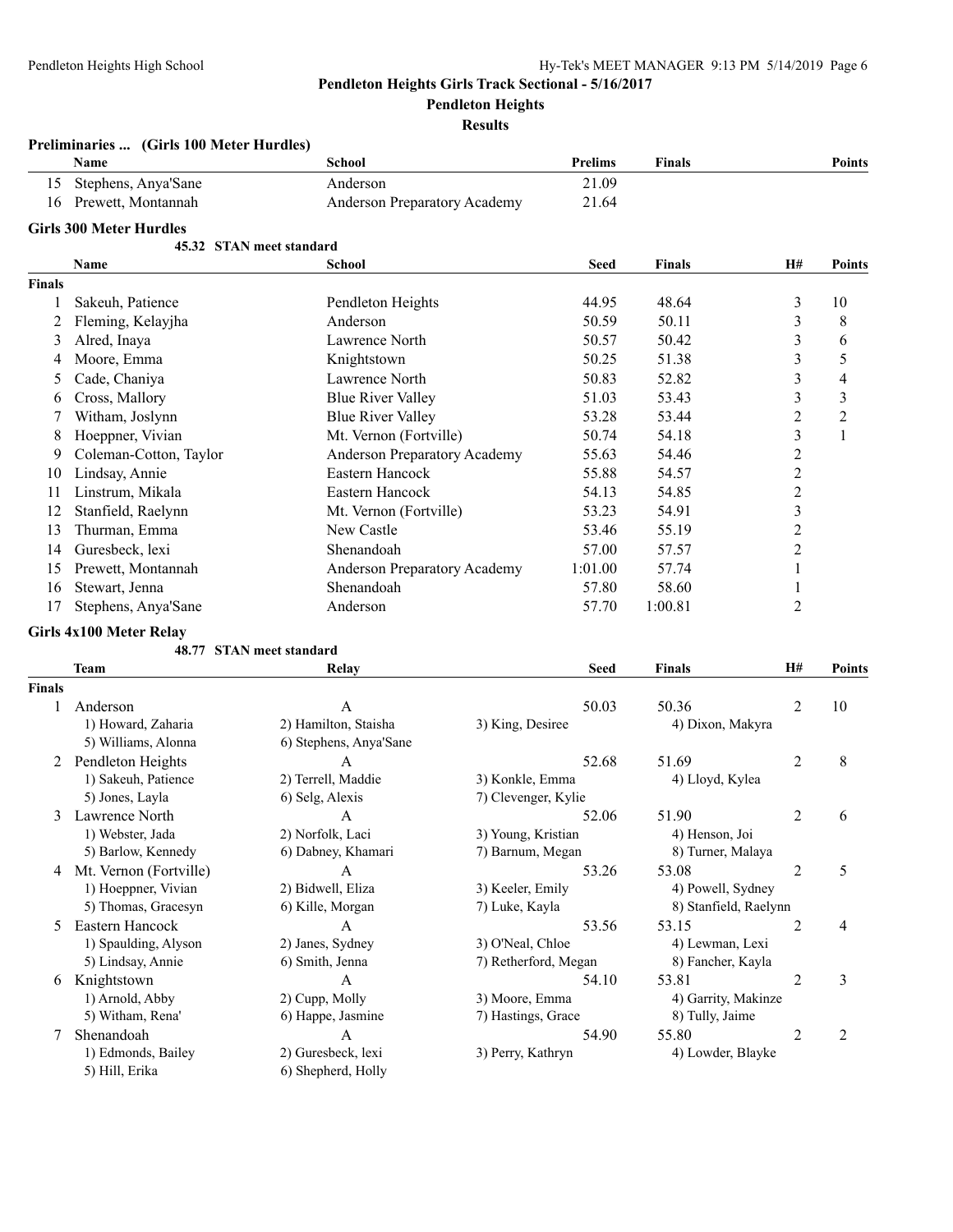# **Pendleton Heights**

# **Results**

| Finals  (Girls 4x100 Meter Relay) |  |  |  |  |
|-----------------------------------|--|--|--|--|
|-----------------------------------|--|--|--|--|

|               | <b>Team</b>                  | Relay                     | <b>Seed</b>           | <b>Finals</b>        | H#             | Points         |
|---------------|------------------------------|---------------------------|-----------------------|----------------------|----------------|----------------|
| 8             | Anderson Preparatory Academy | A                         | 57.26                 | 56.46                |                | 1              |
|               | 1) Watson, Tierra            | 2) Coleman-Cotton, Taylor | 3) Robinson, Emaree   | 4) Prewett, Savannah |                |                |
|               | 5) King, Kennedy             | 6) Taylor, Essence        |                       |                      |                |                |
| 9             | Daleville                    | A                         | 58.70                 | 57.16                | 1              |                |
|               | 1) Scott, Kennady            | 2) Arthur, Alaisha        | 3) Lambert, Aaren     | 4) Petty, Paige      |                |                |
|               | 5) Carrera, Lucia            |                           |                       |                      |                |                |
|               | 10 Blue River Valley         | A                         | 57.57                 | 57.38                | 1              |                |
|               | 1) Blackburn, Emma           | 2) Angelina, Grasse       | 3) Flynn, Jordan      | 4) Claar, Emma       |                |                |
|               | 5) Witham, Joslynn           | 6) Cross, Mallory         |                       |                      |                |                |
|               | New Castle                   | $\overline{A}$            | 53.40                 | DQ                   | 2              |                |
|               | 1) Smith, Grace              | 2) Hall, Anyssa           | 3) Barr, Tristan      | 4) Bell, Ava         |                |                |
|               |                              | 6) Heera, Ambreet         | 7) Thurman, Emma      | 8) Turney, Madelyn   |                |                |
|               | 5) Ellington, Isabelle       |                           |                       |                      |                |                |
|               | Girls 4x400 Meter Relay      |                           |                       |                      |                |                |
|               | 3:57.25 STAN meet standard   |                           |                       |                      |                |                |
|               | Team                         | Relay                     | <b>Seed</b>           | <b>Finals</b>        | H#             | <b>Points</b>  |
| <b>Finals</b> |                              |                           |                       |                      |                |                |
| 1             | Lawrence North               | A                         | 4:11.33               | 4:14.17              | $\overline{c}$ | 10             |
|               | 1) Fasbender, Kaitlin        | 2) Ludington, Carol       | 3) Dean, Grace        | 4) Barnum, Megan     |                |                |
|               | 5) Young, Kristian           | 6) Barlow, Kennedy        | 7) Grider, Gabby      | 8) Greer, Sarah      |                |                |
|               | 2 Mt. Vernon (Fortville)     | A                         | 4:14.54               | 4:20.38              | 2              | 8              |
|               | 1) Keeler, Emily             | 2) Eason, Kamryn          | 3) Foster, Rissa      | 4) Bidwell, Eliza    |                |                |
|               | 5) Powell, Sydney            | 6) Pearson, Rylie         | 7) Hayes, Faith       | 8) Tharp, Morgan     |                |                |
| 3             | Pendleton Heights            | A                         | 4:25.23               | 4:20.48              | $\overline{2}$ | 6              |
|               | 1) Pippin, Bailey            | 2) Terrell, Maddie        | 3) Busby, Delaney     | 4) Lloyd, Kylea      |                |                |
|               | 5) Jones, Layla              | 6) Brinker, Mycala        | 7) Dudley, Catherine  | 8) McKee, Madison    |                |                |
| 4             | Anderson                     | A                         | 4:20.39               | 4:22.32              | $\overline{2}$ | 5              |
|               | 1) Howard, Zaharia           | 2) Vaughn, Kaylie         | 3) Fleming, Kelayjha  | 4) Hamilton, Staisha |                |                |
|               | 5) Tilford, Kaneisha         | 6) Dixon, Makyra          | 7) Howard, Hope       | 8) Acree, Desaray    |                |                |
| 5             | New Castle                   | A                         | 4:36.30               | 4:22.68              | 2              | 4              |
|               | 1) Smith, Grace              | 2) Barr, Tristan          | 3) Bell, Ava          | 4) Cox, Bailey       |                |                |
|               | 5) Lawson, Emma              | 6) McGowan, Macayla       | 7) Hall, Anyssa       | 8) Plank, Payton     |                |                |
| 6             | Knightstown                  | A                         | 4:26.00               | 4:23.09              | $\overline{2}$ | 3              |
|               | 1) Moore, Elizabeth          | 2) Arnold, Abby           | 3) Cupp, Molly        | 4) Moore, Emma       |                |                |
|               | 5) Hastings, Grace           | 6) Witham, Rena'          | 7) Happe, Jasmine     | 8) Garrity, Makinze  |                |                |
| 7             | Anderson Preparatory Academy | A                         | 4:40.00               | 4:35.89              | $\overline{2}$ | $\overline{c}$ |
|               | 1) King, Kennedy             | 2) Coleman-Cotton, Taylor | 3) Taylor, Essence    | 4) Gillispie, Tyra   |                |                |
|               | 5) Prewett, Montannah        | 6) Prewett, Savannah      |                       |                      |                |                |
| 8             | Eastern Hancock              | A                         | 4:41.00               | 4:37.15              | $\overline{c}$ | 1              |
|               | 1) Linstrum, Mikala          | 2) White, Jenna           | 3) Fancher, Kayla     | 4) Janes, Sydney     |                |                |
|               |                              |                           |                       | 8) Effing, Lainey    |                |                |
|               | 5) Stine, Taylor             | 6) Lewman, Lexi           | 7) Knight, Lexi       |                      |                |                |
| 9             | <b>Blue River Valley</b>     | A                         | 4:46.87               | 4:45.23              | 1              |                |
|               | 1) Blackburn, Emma           | 2) Loveless, Samantha     | 3) Madden, Ally       | 4) Cross, Mallory    |                |                |
|               | 5) Angelina, Grasse          | 6) Whitinger, Alexis      | 7) Kernel, Jamie      |                      |                |                |
| 10            | Daleville                    | A                         | 5:00.00               | 4:50.12              | 1              |                |
|               | 1) Scott, Kennady            | 2) Isome, Emi             | 3) Whitehouse, Hannah | 4) Pautler, Heather  |                |                |
|               | 5) Pailha, Denise            |                           |                       |                      |                |                |
| 11.           | Shenandoah                   | A                         | 4:58.90               | 4:57.92              | 1              |                |
|               | 1) Voth, Emma                | 2) Armstrong, Mercedes    | 3) Jenkins, Madi      | 4) Shepherd, Holly   |                |                |
|               | 5) Perry, Kathryn            |                           |                       |                      |                |                |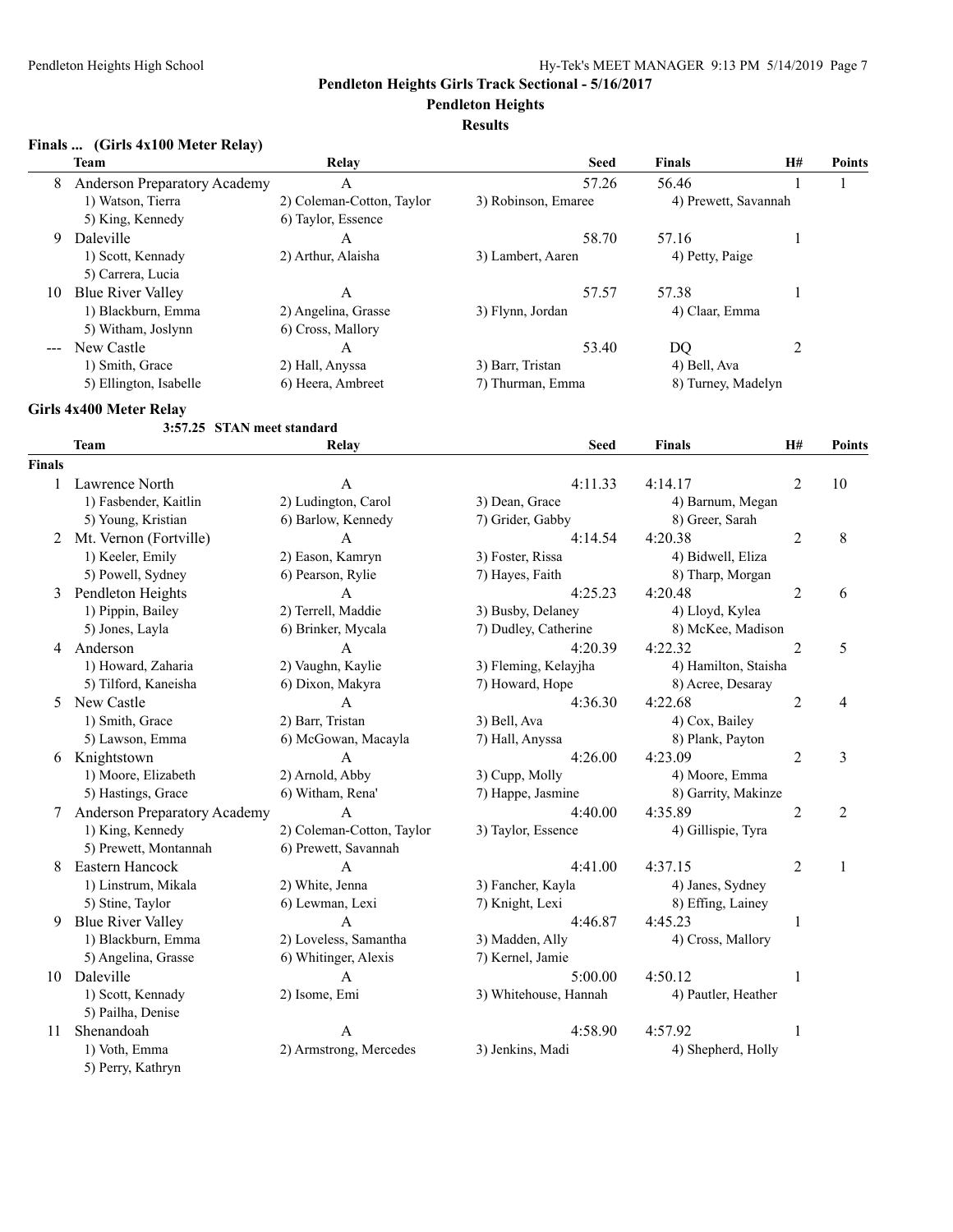# **Pendleton Heights**

#### **Results**

#### **Girls 4x800 Meter Relay**

|               |                          | 9:24.46 STAN meet standard |                      |                       |                |
|---------------|--------------------------|----------------------------|----------------------|-----------------------|----------------|
|               | <b>Team</b>              | Relay                      | <b>Seed</b>          | <b>Finals</b>         | <b>Points</b>  |
| <b>Finals</b> |                          |                            |                      |                       |                |
|               | Lawrence North           | A                          | 9:39.87              | 9:29.34               | 10             |
|               | 1) Ludington, Carol      | 2) Greer, Sarah            | 3) Grider, Gabby     | 4) Dean, Grace        |                |
|               | 5) Ware, Kyra            | 6) Powell, Bailey          | 7) Burgin, Katie     | 8) Fasbender, Kaitlin |                |
| 2             | Mt. Vernon (Fortville)   | A                          | 10:22.50             | 10:39.04              | 8              |
|               | 1) Hartman, Rilee        | 2) Parham, Esther          | 3) King, Madison     | 4) Carrell, Lydia     |                |
|               | 5) Pilkington, Rachel    | 6) Tharp, Morgan           | 7) Pearson, Rylie    | 8) Eason, Kamryn      |                |
| 3             | Pendleton Heights        | A                          | 10:36.00             | 10:43.31              | 6              |
|               | 1) Dixon, Ella           | 2) Hays, Riley             | 3) McKee, Madison    | 4) Busby, Delaney     |                |
|               | 5) Ricker, Laney         | 6) Brinker, Mycala         | 7) Dudley, Catherine | 8) Jones, Katie       |                |
| 4             | Eastern Hancock          | A                          | 11:38.00             | 11:00.27              | 5              |
|               | 1) Effing, Lainey        | 2) Knight, Lexi            | 3) Willis, Ashton    | 4) White, Jenna       |                |
|               | 5) Lindsay, Annie        |                            |                      |                       |                |
| 5             | Anderson                 | A                          | 11:13.14             | 11:39.37              | 4              |
|               | 1) Hernandez, Melisa     | 2) Vaughn, Kaylie          | 3) Fleming, Kelayjha | 4) Acree, Desaray     |                |
|               | 5) Tilford, Kaneisha     | 6) Salazar Garcia, Ivaneri | 7) Ayala, Adriana    | 8) Mullins, Jada      |                |
| 6             | Shenandoah               | A                          | 11:30.00             | 11:49.82              | 3              |
|               | 1) Fitch, Stormie        | 2) Krintz, Olivia          | 3) Buskirk, Abby     | 4) Jenkins, Madi      |                |
|               | 5) Edwards, Hope         | 6) Armstrong, Mercedes     |                      |                       |                |
| 7             | <b>Blue River Valley</b> | A                          | 12:33.46             | 11:52.87              | $\overline{2}$ |
|               | 1) Ooten, Ashley         | 2) Angelina, Grasse        | 3) Polston, Malory   | 4) Whitinger, Alexis  |                |
|               | 5) Loveless, Samantha    | 6) Kernel, Jamie           | 7) Claar, Emma       |                       |                |
| 8             | Daleville                | A                          | 12:25.00             | 12:01.27              |                |
|               | 1) Pailha, Denise        | 2) Isome, Emi              | 3) Pritchett, Brooke | 4) Whitehouse, Hannah |                |
|               | 5) Scott, Kennady        |                            |                      |                       |                |
| 9             | New Castle               | A                          | 12:37.62             | 12:14.54              |                |
|               | 1) Lazzell, Cheyanne     | 2) Turney, Madelyn         | 3) Lawson, Emma      | 4) Lewis, Grace       |                |
|               | 5) Ellington, Isabelle   | 6) McGowan, Macayla        | 7) Heera, Ambreet    | 8) Plank, Payton      |                |
|               |                          |                            |                      |                       |                |

# **Girls High Jump**

# **5-04.50 STAN meet standard**

|                   | Name              | <b>School</b>            | <b>Seed</b> | <b>Finals</b> | <b>Points</b> |
|-------------------|-------------------|--------------------------|-------------|---------------|---------------|
| <b>Finals</b>     |                   |                          |             |               |               |
|                   | Bidwell, Eliza    | Mt. Vernon (Fortville)   | $4 - 10.00$ | 5-01.00       | 10            |
|                   | Thurman, Emma     | New Castle               | 5-01.00     | $5 - 00.00$   | 8             |
| 3                 | Madden, Ally      | <b>Blue River Valley</b> | $5 - 00.00$ | $4 - 10.00$   | 6             |
| 4                 | Lloyd, Kylea      | Pendleton Heights        | $5 - 00.00$ | $4 - 08.00$   | 4.50          |
| 4                 | Fleming, Kelayjha | Anderson                 | $4 - 10.00$ | $4 - 08.00$   | 4.50          |
| 6                 | Arthur, Alaisha   | Daleville                | 4-07.00     | J4-08.00      | 3             |
|                   | Soden, Rachel     | Shenandoah               | $4 - 02.00$ | $4 - 06.00$   |               |
|                   | Thomas, Gracesyn  | Mt. Vernon (Fortville)   | 4-08.00     | $4 - 06.00$   |               |
|                   | Bostick, Olivia   | Lawrence North           | $4 - 04.00$ | $4 - 06.00$   |               |
| 10                | Whitinger, Alexis | <b>Blue River Valley</b> | $4 - 06.00$ | $J4-06.00$    |               |
| 11                | Pippin, Bailey    | Pendleton Heights        | $4 - 10.00$ | J4-06.00      |               |
| 12                | Spencer, Aariona  | Lawrence North           | $4 - 04.00$ | $4 - 04.00$   |               |
| 12                | Janes, Sydney     | Eastern Hancock          | $4 - 06.00$ | $4 - 04.00$   |               |
| 12                | Lewis, Margaret   | New Castle               | 4-08.00     | $4 - 04.00$   |               |
| 15                | Stewart, Jenna    | Shenandoah               | $4 - 02.00$ | J4-04.00      |               |
| $\qquad \qquad -$ | Pelger, Daly      | Eastern Hancock          | $4 - 06.00$ | NH            |               |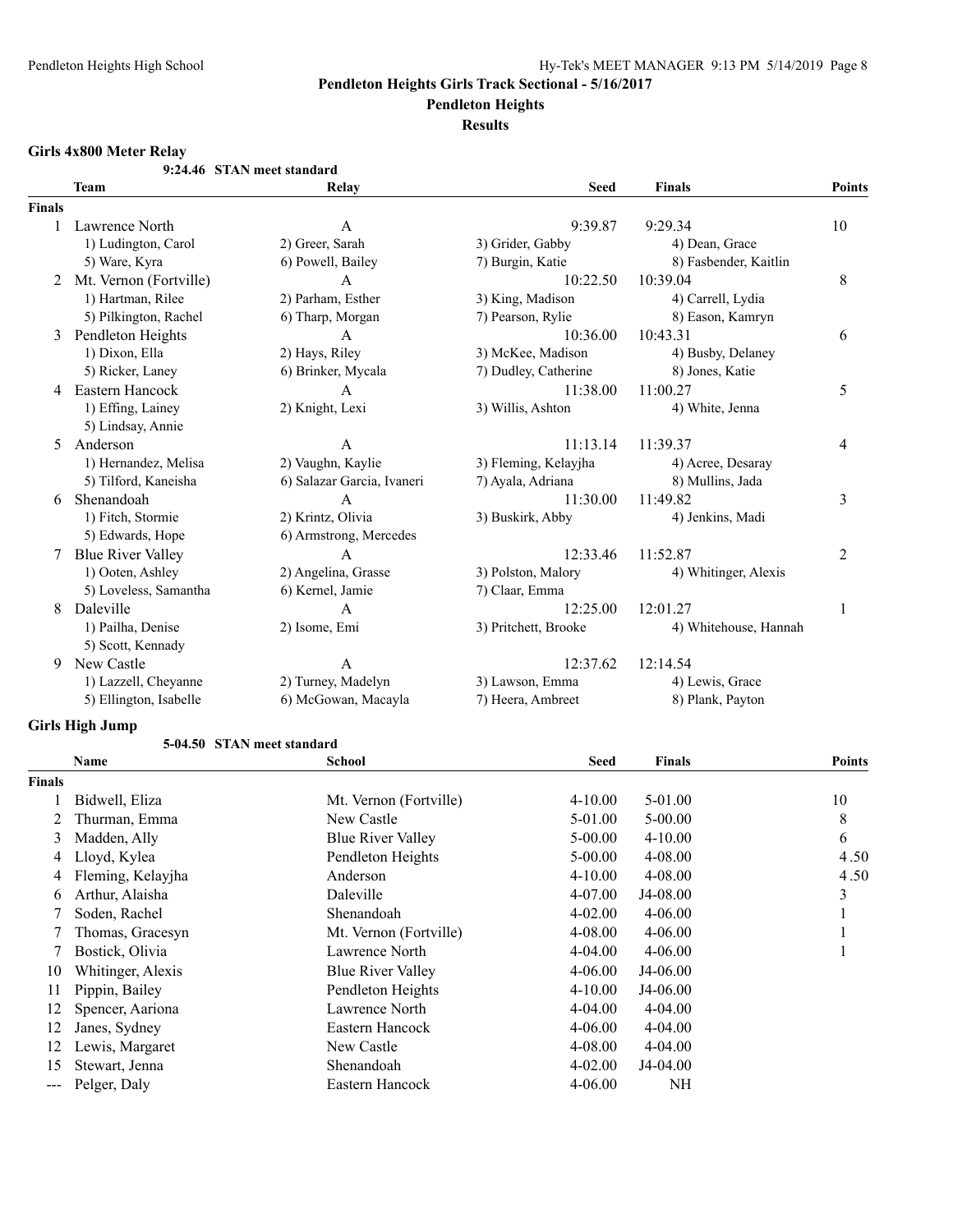**Pendleton Heights**

**Results**

# **Girls Pole Vault**

|               | 11-02.00 STAN meet standard                           |                              |             |                |                |
|---------------|-------------------------------------------------------|------------------------------|-------------|----------------|----------------|
|               | Name                                                  | School                       | <b>Seed</b> | <b>Finals</b>  | Points         |
| <b>Finals</b> |                                                       |                              |             |                |                |
| 1             | Barr, Tristan                                         | New Castle                   | 11-06.00    | 11-00.00       | 10             |
| 2             | Bakx, Carolyn                                         | Lawrence North               | 11-06.00    | 10-06.00       | 8              |
| 3             | Smith, Grace                                          | New Castle                   | 8-06.00     | $9 - 00.00$    | 6              |
| 4             | Kendrex, Danae                                        | Mt. Vernon (Fortville)       | 6-06.00     | 7-06.00        | 5              |
| 5             | Link, Madeline                                        | Mt. Vernon (Fortville)       | 7-00.00     | J7-06.00       | 4              |
| 6             | Dailey, Megan                                         | Pendleton Heights            | 6-06.00     | 6-06.00        | 3              |
|               | <b>Girls Long Jump</b>                                |                              |             |                |                |
|               | 17-08.25 STAN meet standard                           |                              |             |                |                |
|               | Name                                                  | School                       | <b>Seed</b> | <b>Prelims</b> |                |
|               | <b>Preliminaries</b>                                  |                              |             |                |                |
| 1             | Sakeuh, Patience                                      | Pendleton Heights            | 17-05.00    | $17-00.00$ q   | 1              |
| 2             | Hall, Anyssa                                          | New Castle                   | 17-03.00    | $16-00.00$ q   | 2              |
| 3             | Spaulding, Alyson                                     | Eastern Hancock              | 15-07.50    | $15-11.50$ q   | 1              |
| 4             | Thomas, Gracesyn                                      | Mt. Vernon (Fortville)       | 15-08.50    | 15-09.50 q     | 1              |
| 5             | Young, Kristian                                       | Lawrence North               | 15-08.75    | $15-06.00$ q   | 2              |
| 6             | Jones, Layla                                          | Pendleton Heights            | 14-11.00    | $15-01.00$ q   | 2              |
| 7             | Webster, Jada                                         | Lawrence North               | 15-02.50    | 14-09.50 $q$   | 1              |
| 7             | Witham, Joslynn                                       | <b>Blue River Valley</b>     | 14-05.50    | 14-09.50 q     | 2              |
| 9             | Hamilton, Staisha                                     | Anderson                     | 14-07.00    | $14-05.00$ q   | 1              |
| 10            | Prewett, Savannah                                     | Anderson Preparatory Academy | 15-04.00    | 14-04.00       | $\overline{c}$ |
| 11            | Pautler, Heather                                      | Daleville                    | 14-10.50    | 14-03.50       | 2              |
| 12            | Kendrex, Danae                                        | Mt. Vernon (Fortville)       | 15-02.25    | 14-03.00       | $\mathbf{1}$   |
| 13            | O'Neal, Chloe                                         | Eastern Hancock              | 15-05.00    | 14-00.50       | $\overline{c}$ |
| 14            | Stewart, Jenna                                        | Shenandoah                   | 13-00.00    | 13-10.50       | $\overline{c}$ |
| 15            | Happe, Jasmine                                        | Knightstown                  | 13-09.00    | 13-05.00       | 2              |
| 16            | Scott, Kennady                                        | Daleville                    | 13-07.00    | 13-01.50       | 1              |
| 17            | Barr, Tristan                                         | New Castle                   | 14-09.00    | 12-02.00       | 1              |
| 18            | Claar, Emma                                           | <b>Blue River Valley</b>     | 12-09.00    | $11 - 11.00$   | 1              |
| 19            | Perry, Kathryn                                        | Shenandoah                   | 12-00.00    | 11-04.50       | 1              |
| $---$         | Robinson, Emaree                                      | Anderson Preparatory Academy | 13-01.00    | <b>ND</b>      | 2              |
| $--$          | Stephens, Anya'Sane                                   | Anderson                     | 13-08.00    | <b>ND</b>      | 1              |
|               | <b>Girls Long Jump</b><br>17-08.25 STAN meet standard |                              |             |                |                |

|        | <b>Name</b>         | <b>School</b>            | <b>Prelims</b> | <b>Finals</b> | <b>Points</b> |
|--------|---------------------|--------------------------|----------------|---------------|---------------|
| Finals |                     |                          |                |               |               |
|        | Sakeuh, Patience    | Pendleton Heights        | 17-00.00       | 17-00.00      | 10            |
|        | Hall, Anyssa        | New Castle               | $16 - 00.00$   | $16 - 00.00$  | 8             |
|        | 3 Spaulding, Alyson | Eastern Hancock          | 15-11.50       | 15-11.50      | 6             |
| 4      | Thomas, Gracesyn    | Mt. Vernon (Fortville)   | 15-09.50       | $15 - 10.00$  |               |
|        | Young, Kristian     | Lawrence North           | 15-06.00       | 15-06.00      | 4             |
| 6      | Jones, Layla        | Pendleton Heights        | 15-01.00       | $15-01.00$    |               |
|        | Witham, Joslynn     | <b>Blue River Valley</b> | 14-09.50       | 15-00.00      | ∍             |
| 8      | Webster, Jada       | Lawrence North           | 14-09.50       | 14-09.50      |               |
| 9      | Hamilton, Staisha   | Anderson                 | 14-05.00       | 14-06.00      |               |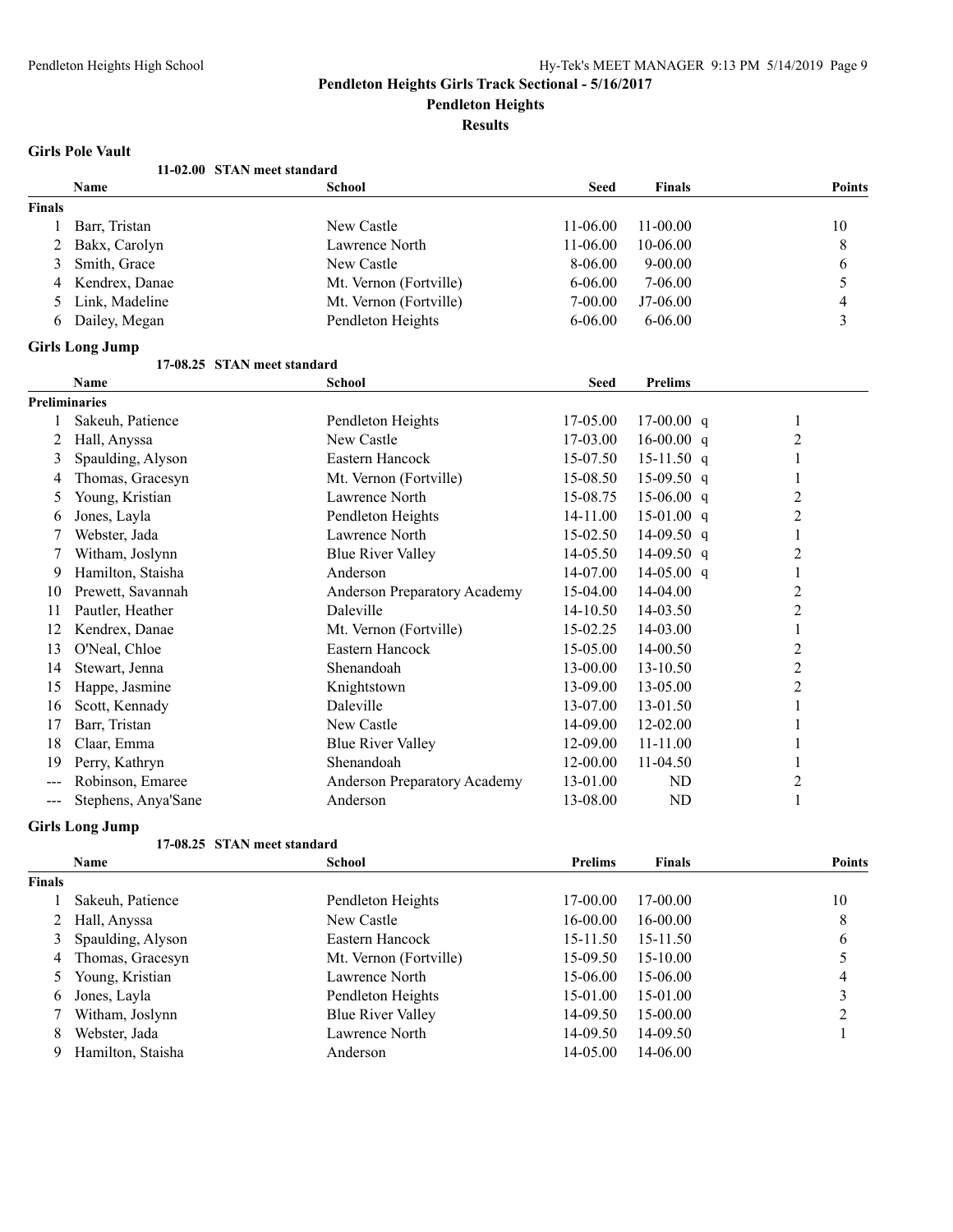# **Pendleton Heights**

**Results**

# **Preliminaries ... (Girls Long Jump)**

|    | Name                 | <b>School</b>                | <b>Prelims</b> | <b>Finals</b> | <b>Points</b> |
|----|----------------------|------------------------------|----------------|---------------|---------------|
|    | <b>Preliminaries</b> |                              |                |               |               |
| 10 | Prewett, Savannah    | Anderson Preparatory Academy | 14-04.00       |               |               |
| 11 | Pautler, Heather     | <b>Daleville</b>             | 14-03.50       |               |               |
| 12 | Kendrex, Danae       | Mt. Vernon (Fortville)       | 14-03.00       |               |               |
| 13 | O'Neal, Chloe        | Eastern Hancock              | 14-00.50       |               |               |
| 14 | Stewart, Jenna       | Shenandoah                   | 13-10.50       |               |               |
| 15 | Happe, Jasmine       | Knightstown                  | 13-05.00       |               |               |
| 16 | Scott, Kennady       | Daleville                    | 13-01.50       |               |               |
| 17 | Barr, Tristan        | New Castle                   | $12 - 02.00$   |               |               |
| 18 | Claar, Emma          | Blue River Valley            | $11 - 11.00$   |               |               |
| 19 | Perry, Kathryn       | Shenandoah                   | 11-04.50       |               |               |
|    | Robinson, Emaree     | Anderson Preparatory Academy | ND             |               |               |
|    | Stephens, Anya'Sane  | Anderson                     | ND             |               |               |

### **Girls Shot Put**

| 40-08.50 STAN meet standard |  |  |
|-----------------------------|--|--|
|                             |  |  |

|    | <b>Name</b>                 | <b>School</b>                | <b>Seed</b>  | <b>Prelims</b>  |                         |  |  |
|----|-----------------------------|------------------------------|--------------|-----------------|-------------------------|--|--|
|    | <b>Preliminaries</b>        |                              |              |                 |                         |  |  |
|    | Hill, Erika                 | Shenandoah                   | 42-00.00     | 41-10.75 q STAN | $\boldsymbol{2}$        |  |  |
| 2  | Rendell, Mercedes           | Lawrence North               | 41-05.00     | 39-05.50 q      | 1                       |  |  |
| 3  | Patterson, Azure            | Lawrence North               | $40 - 10.00$ | $39-05.00$ q    | 1                       |  |  |
| 4  | Whigham, Antwanae           | Anderson                     | 34-05.00     | 34-04.25 q      | 1                       |  |  |
| 5  | McKenzie, Shoaf             | Pendleton Heights            | 35-00.00     | $32-00.75$ q    | 2                       |  |  |
| 6  | Madden, Ally                | <b>Blue River Valley</b>     | 31-01.00     | $31 - 08.00$ q  | 1                       |  |  |
| 6  | Bowers, Gracie              | New Castle                   | 34-10.00     | $31 - 08.00$ q  | 2                       |  |  |
| 8  | Hayes, Faith                | Mt. Vernon (Fortville)       | 32-02.00     | 30-08.75 q      | $\overline{\mathbf{c}}$ |  |  |
| 9  | Keeler, Emily               | Mt. Vernon (Fortville)       | 32-03.00     | $30 - 06.50$ q  | 1                       |  |  |
| 10 | Counceller, Slylar          | Shenandoah                   | 32-00.00     | 30-03.50        | $\overline{2}$          |  |  |
| 11 | Madden, Eliza               | New Castle                   | 31-08.00     | 28-06.75        | $\mathbf{1}$            |  |  |
| 12 | Smith, Jenna                | Eastern Hancock              | 28-11.50     | 27-04.00        | $\overline{c}$          |  |  |
| 13 | Witham, Rena'               | Knightstown                  | 26-11.00     | 26-00.50        | $\overline{c}$          |  |  |
| 14 | Fillmore, Kennedy           | Liberty Christian            | 30-09.00     | 25-11.75        | $\overline{c}$          |  |  |
| 15 | Taylor, Brooke              | <b>Blue River Valley</b>     | 28-10.50     | 25-06.00        | $\mathbf{1}$            |  |  |
| 16 | Illuzzi, Jordyn             | Pendleton Heights            | 27-00.00     | 25-04.00        | $\mathfrak{2}$          |  |  |
| 16 | Beaudry, Gracie             | Eastern Hancock              | 26-05.00     | 25-04.00        | 1                       |  |  |
| 18 | Smith, Kaily                | Anderson Preparatory Academy | 24-00.00     | 24-10.00        |                         |  |  |
| 19 | Clark, Katie                | Knightstown                  | 26-08.00     | 24-00.50        | 1                       |  |  |
| 20 | Graham, Daizah              | Anderson                     | 27-08.00     | 23-07.00        |                         |  |  |
| 21 | Petty, Paige                | Daleville                    | 24-02.50     | 23-02.25        | 1                       |  |  |
| 22 | Grant, Taylor               | Lapel                        | 23-06.50     | 22-10.50        | $\boldsymbol{2}$        |  |  |
| 23 | Perry, Lilly                | Lapel                        | 25-06.00     | 22-09.50        | $\overline{c}$          |  |  |
| 24 | Schmeidel, Gwen             | Daleville                    | 25-07.50     | 21-11.50        | $\overline{\mathbf{c}}$ |  |  |
| 25 | Armstrong, Kaliyah          | Anderson Preparatory Academy | 23-00.00     | 21-07.75        | $\overline{2}$          |  |  |
|    | <b>Girls Shot Put</b>       |                              |              |                 |                         |  |  |
|    | 40-08.50 STAN meet standard |                              |              |                 |                         |  |  |

|               | Name              | School         | <b>Prelims</b>        | <b>Finals</b> |             | Points |
|---------------|-------------------|----------------|-----------------------|---------------|-------------|--------|
| <b>Finals</b> |                   |                |                       |               |             |        |
|               | Hill, Erika       | Shenandoah     | $41-10.75$ $41-10.75$ |               | <b>STAN</b> | 10     |
|               | Rendell, Mercedes | Lawrence North | 39-05.50              | 39-05.50      |             |        |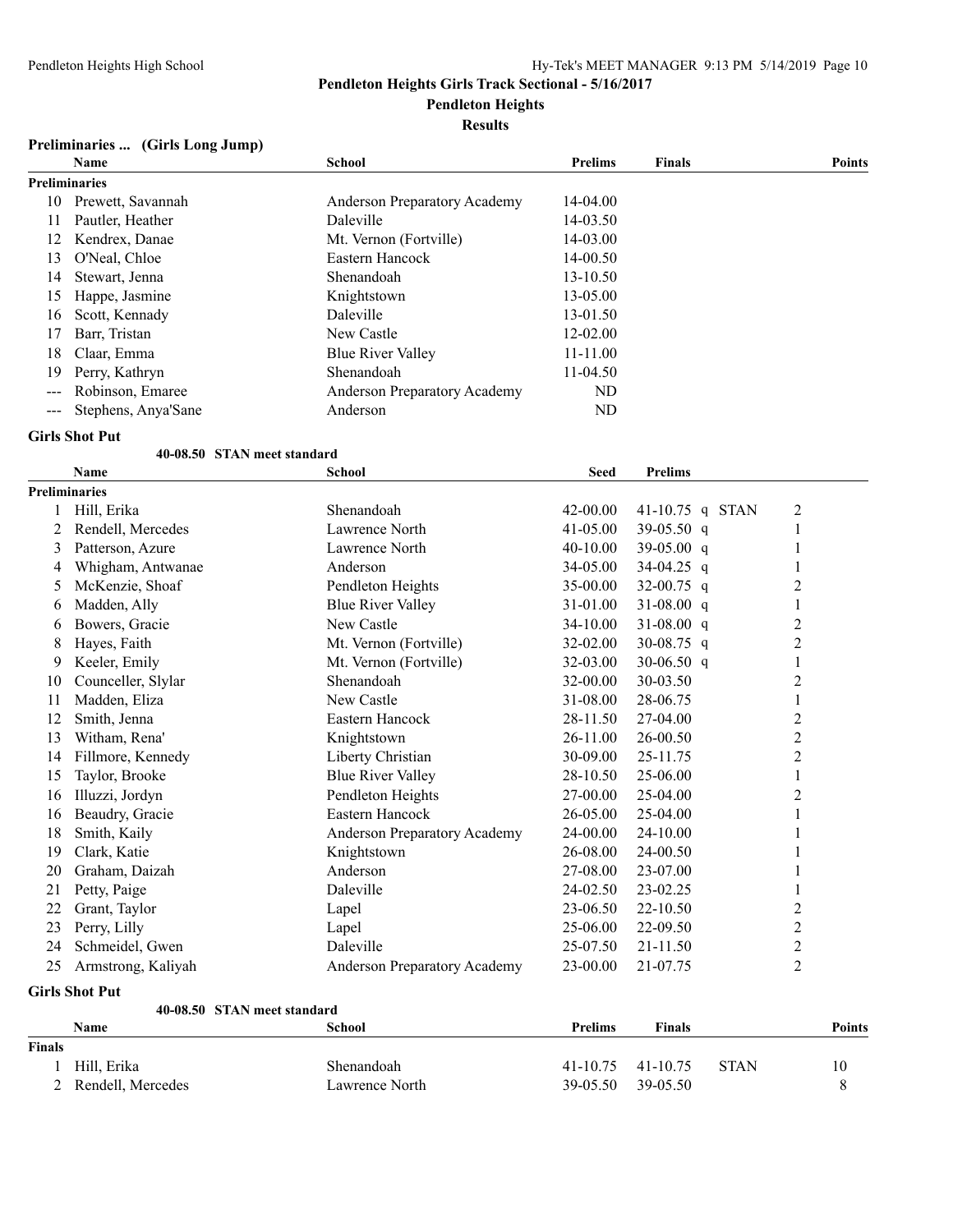### **Pendleton Heights**

### **Results**

# **Finals ... (Girls Shot Put)**

|                      | Name               | <b>School</b>                       | <b>Prelims</b> | <b>Finals</b> | <b>Points</b>           |
|----------------------|--------------------|-------------------------------------|----------------|---------------|-------------------------|
| 3                    | Patterson, Azure   | Lawrence North                      | 39-05.00       | 39-05.00      | 6                       |
| 4                    | Whigham, Antwanae  | Anderson                            | 34-04.25       | 34-02.50      | 5                       |
| 5                    | McKenzie, Shoaf    | Pendleton Heights                   | 32-00.75       | 32-00.75      | 4                       |
| 6                    | Madden, Ally       | <b>Blue River Valley</b>            | 31-08.00       | 31-08.00      | $\overline{\mathbf{3}}$ |
|                      | Bowers, Gracie     | New Castle                          | 31-08.00       | J31-08.00     | $\overline{2}$          |
| 8                    | Hayes, Faith       | Mt. Vernon (Fortville)              | 30-08.75       | 30-08.75      | 1                       |
| 9                    | Keeler, Emily      | Mt. Vernon (Fortville)              | 30-06.50       | 30-06.50      |                         |
| <b>Preliminaries</b> |                    |                                     |                |               |                         |
| 10                   | Counceller, Slylar | Shenandoah                          | 30-03.50       |               |                         |
| 11                   | Madden, Eliza      | New Castle                          | 28-06.75       |               |                         |
| 12                   | Smith, Jenna       | Eastern Hancock                     | 27-04.00       |               |                         |
| 13                   | Witham, Rena'      | Knightstown                         | 26-00.50       |               |                         |
| 14                   | Fillmore, Kennedy  | Liberty Christian                   | 25-11.75       |               |                         |
| 15                   | Taylor, Brooke     | <b>Blue River Valley</b>            | 25-06.00       |               |                         |
| 16                   | Illuzzi, Jordyn    | Pendleton Heights                   | 25-04.00       |               |                         |
| 16                   | Beaudry, Gracie    | Eastern Hancock                     | 25-04.00       |               |                         |
| 18                   | Smith, Kaily       | Anderson Preparatory Academy        | 24-10.00       |               |                         |
| 19                   | Clark, Katie       | Knightstown                         | 24-00.50       |               |                         |
| 20                   | Graham, Daizah     | Anderson                            | 23-07.00       |               |                         |
| 21                   | Petty, Paige       | Daleville                           | 23-02.25       |               |                         |
| 22                   | Grant, Taylor      | Lapel                               | 22-10.50       |               |                         |
| 23                   | Perry, Lilly       | Lapel                               | 22-09.50       |               |                         |
| 24                   | Schmeidel, Gwen    | Daleville                           | 21-11.50       |               |                         |
| 25                   | Armstrong, Kaliyah | <b>Anderson Preparatory Academy</b> | 21-07.75       |               |                         |
|                      |                    |                                     |                |               |                         |

### **Girls Discus Throw**

### **125-05 STAN meet standard**

|    | Name                 | <b>School</b>                       | <b>Seed</b> | <b>Prelims</b>   |                |
|----|----------------------|-------------------------------------|-------------|------------------|----------------|
|    | <b>Preliminaries</b> |                                     |             |                  |                |
|    | Rendell, Mercedes    | Lawrence North                      | 129-06      | 128-09.75 q STAN | 2              |
| 2  | Hill, Erika          | Shenandoah                          | 121-00      | 126-04.75 q STAN |                |
| 3  | McKenzie, Shoaf      | Pendleton Heights                   | $95-00$     | $106 - 00.50$ q  |                |
|    | Whigham, Antwanae    | Anderson                            | $113 - 10$  | $104 - 07.75$ q  |                |
| 5. | Smith, Kaily         | Anderson Preparatory Academy        | 110-00      | 101-11.25 q      | 2              |
| 6  | Counceller, Slylar   | Shenandoah                          | 110-00      | $100 - 08.00$ q  | 2              |
|    | Lasley, Ariana       | Lawrence North                      | 107-09      | 98-07.00 $q$     |                |
| 8  | Madden, Eliza        | New Castle                          | $92 - 00$   | 91-02.00 $q$     |                |
| 9  | Armstrong, Kaliyah   | <b>Anderson Preparatory Academy</b> | 84-00       | $85-08.25$ q     | 2              |
| 10 | Vaughn, Kaylie       | Anderson                            | 80-08       | 84-04.00         | 2              |
| 11 | Smith, Jenna         | Eastern Hancock                     | 81-05       | 83-06.00         |                |
| 12 | Taylor, Brooke       | <b>Blue River Valley</b>            | 88-02       | 83-01.00         |                |
| 13 | Perry, Lilly         | Lapel                               | 70-00       | 81-06.00         | 2              |
| 14 | Hunt, Lili           | Eastern Hancock                     | 82-06       | 79-06.00         |                |
| 15 | Hayes, Faith         | Mt. Vernon (Fortville)              | 93-06       | 78-09.00         | $\overline{c}$ |
| 16 | Clark, Katie         | Knightstown                         | 78-11       | 77-02.50         | 2              |
| 17 | Illuzzi, Jordyn      | Pendleton Heights                   | 83-00       | 72-00.25         | 2              |
| 18 | Meadows, Jessi       | Mt. Vernon (Fortville)              | 74-01       | 69-01.00         |                |
| 19 | Loveless, Samantha   | <b>Blue River Valley</b>            | 59-07.50    | 68-09.50         |                |
| 20 | Bowers, Gracie       | New Castle                          | 93-07.50    | 68-01.50         | $\overline{c}$ |
| 21 | Grant, Taylor        | Lapel                               | 67-00       | 66-06.00         | $\overline{2}$ |